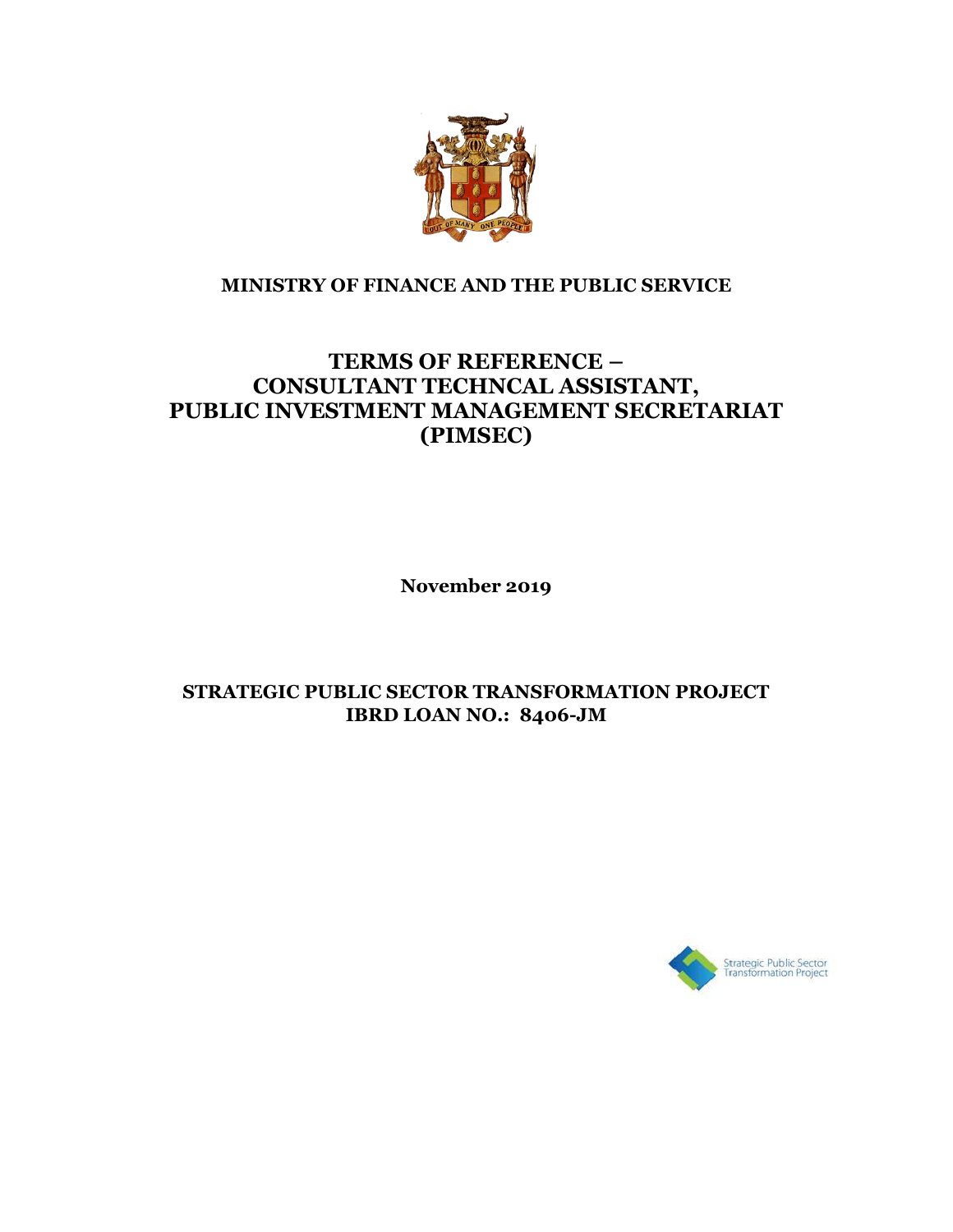#### **1.0. BACKGROUND:**

**1.1. Rationale for The Creation of a Public Investment Management System (PIMS) In Jamaica:** The Government has committed to strengthen Jamaica's public investment management system, as part of a comprehensive public financial management (PFM reform) agenda. This reform has seen the incorporation of public investment management as part of an enhanced fiscal governance framework that seeks to increase fiscal surpluses over time and concurrently reduce the debt to gross domestic product (GDP) ratio so that public resources can be allocated to public investment and other activities that have the potential to contribute to growth in the economy.

Public investment projects are *"investments that require planning, execution, monitoring and evaluation carried out as an integrated set of activities aimed at meeting a development objective, at a specific cost and within a defined timeframe"* (Section 48A, FAA Act Amendments 2014). The Financial Administration and Audit Act (FAA Act) (Amended), 2014<sup>1</sup> sets out the elements of the strengthened Public Investment Management System (PIMS) which will seek to create a common framework for the preparation, appraisal, approval and management of all public investments in Jamaica, irrespective of the source of funding or procurement and implementation modalities. A key element of the system is the Public Sector Investment Programme (PSIP); a rolling 5-year plan of Cabinet approved public investment projects.

The Objectives of the PIMS are to:

- Promote growth and development and encourage capital formation for future investment
- Maximize efficiency of public investment "through better selection and management of investment expenditure."
- Improve the quality of social and economic infrastructure in the country.

 $\overline{a}$ <sup>1</sup> Gazette 31<sup>st</sup> day of March 2014, enacted April 1, 2014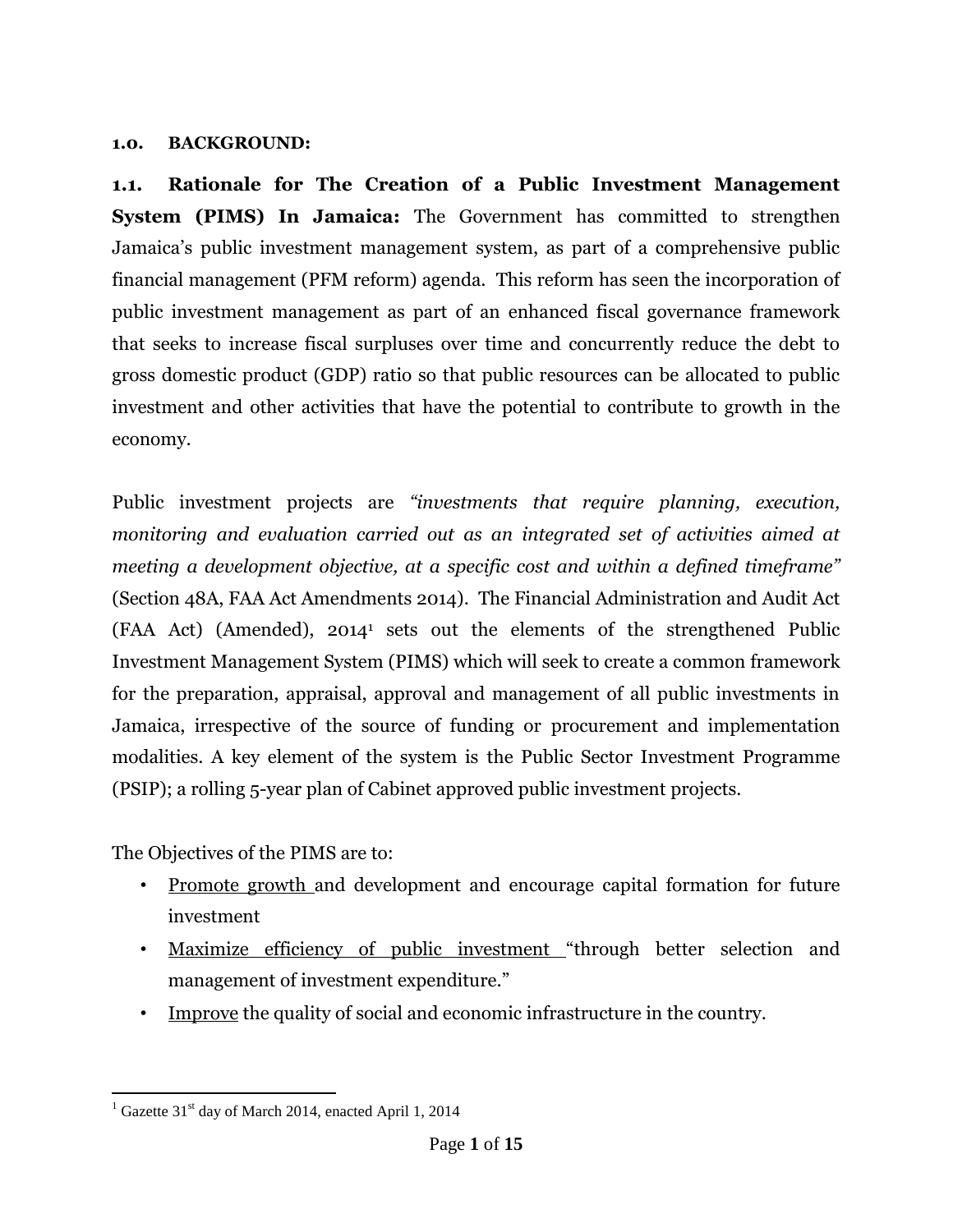PIMS is an integrated approach to managing the public investment portfolio and projects, which is:

- Extensive: extends across all public entities and sectors
- Inclusive: includes all type of public sector expenditures (actuals and contingencies)
- Complete: covers all steps and phases that a project has to complete through its productive life, including the interaction with other administrative systems (budget, treasury, procurement, human resources, others).
- Strategic: all projects and overall portfolio will be selected and oriented to add value to a larger development purpose

**1.2. Strategic Public Sector Transformation Project:** This is a project that is financed through a loan from the World Bank and is being implemented by the Ministry of Finance and Planning. The Project Development Objective (PDO) is to strengthen public resource management and support selected public sector institutions in facilitating a more enabling environment for private sector growth.

# **Components:**

| Component I:   | Strengthening the Public Investment Management System (PIMS)   |
|----------------|----------------------------------------------------------------|
| Component II:  | Strengthening the Budget Preparation Process and Results Based |
|                | Budgeting (RBB)                                                |
| Component III: | Adaptive Public Sector Approaches to Promote Fiscal            |
|                | Sustainability                                                 |
| Component IV:  | Modernizing of the Accountant's General's Department           |
| Component V:   | Fostering Industrial Growth and Trade Facilitation             |
| Component VI:  | <b>Project Management</b>                                      |
|                |                                                                |

*Component I - Strengthening the Public Investment Management System (PIMS):* The objective of this component is for the PSIP to incorporate public investment projects with estimated five-year capital, operating and maintenance costs fully linked to long term development goals and medium-term priority areas.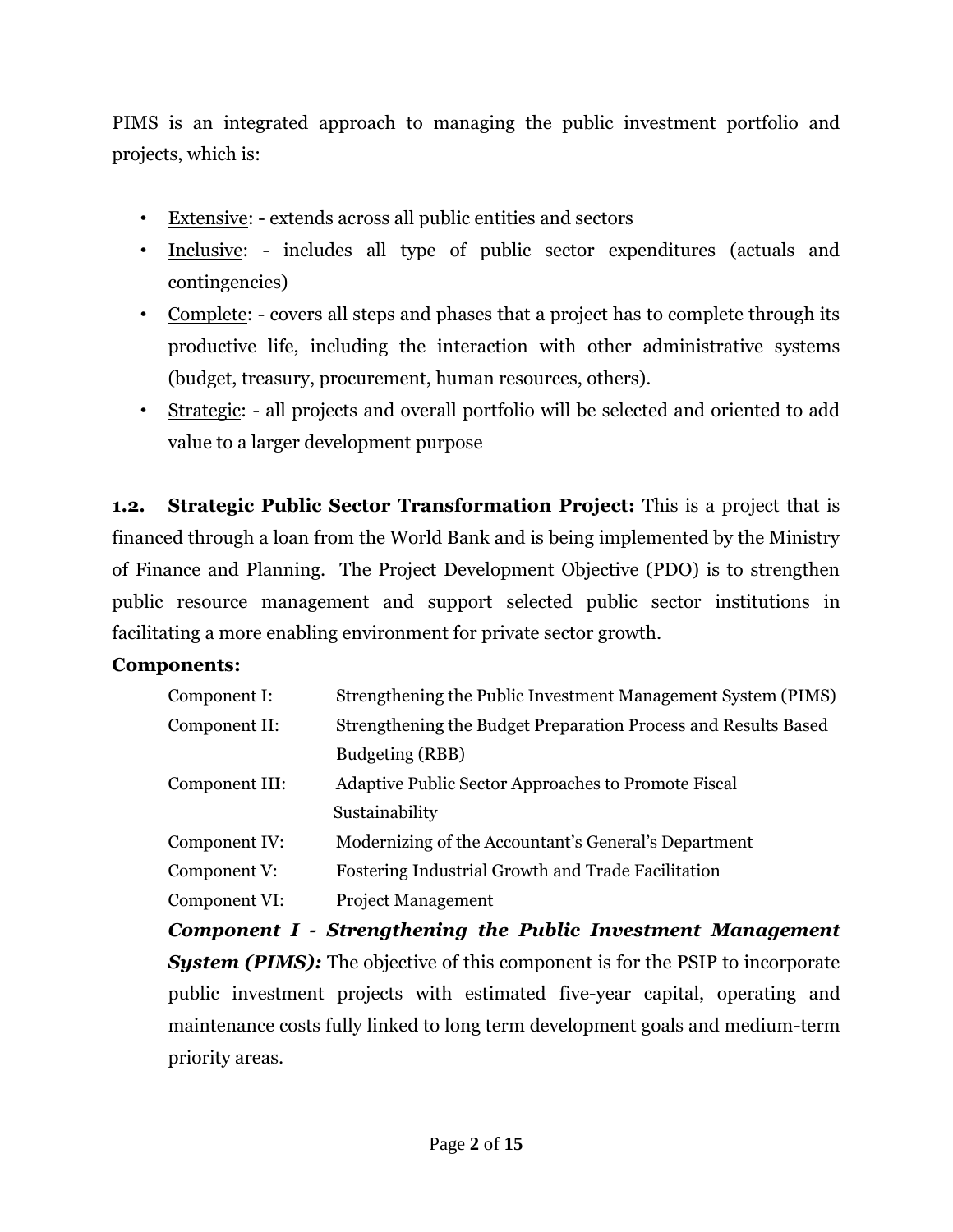This component will support the GOJ reform efforts through the following activities:

- i. migration of the current web-based database to a robust platform to manage all information about public investment across the project cycle and linked to the budgeting and financial systems of the country (expected to be compiled into IFMIS);
- ii. design and implementation of a public investment management training program for public sector;
- iii. reviewing legislation and carrying out dissemination activities to integrate the PIMS with the administrative systems (including procurement and human resources);
- iv. strengthening monitoring through Citizens Participation;
- v. designing a fund for the funding of pre-investment financial and economic analysis and post-investment evaluations of the Borrower's public investments; and
- vi. provision of technical assistance for the implementation of the Public Financial Management Action Plan.

# **1.3. THE PUBLIC INVESTMENT MANAGEMENT COMMITTEE**

**(PIMC):** Under Section 48A, FAA Act Amendments 2014, a Public Investment Management Committee is to be appointed to:

- 1. Screen all investment proposals for feasibility and consistency with government's strategies and objectives
- 2. Review all projects for technical, financial, economic and environmental feasibility
- 3. Prioritisation of projects for financing and recommending to Cabinet their inclusion in the Public Sector Investment Programme, and
- 4. Reviewing project performance, monitoring risks to the achievement of objectives and continued relevance to government's policy priorities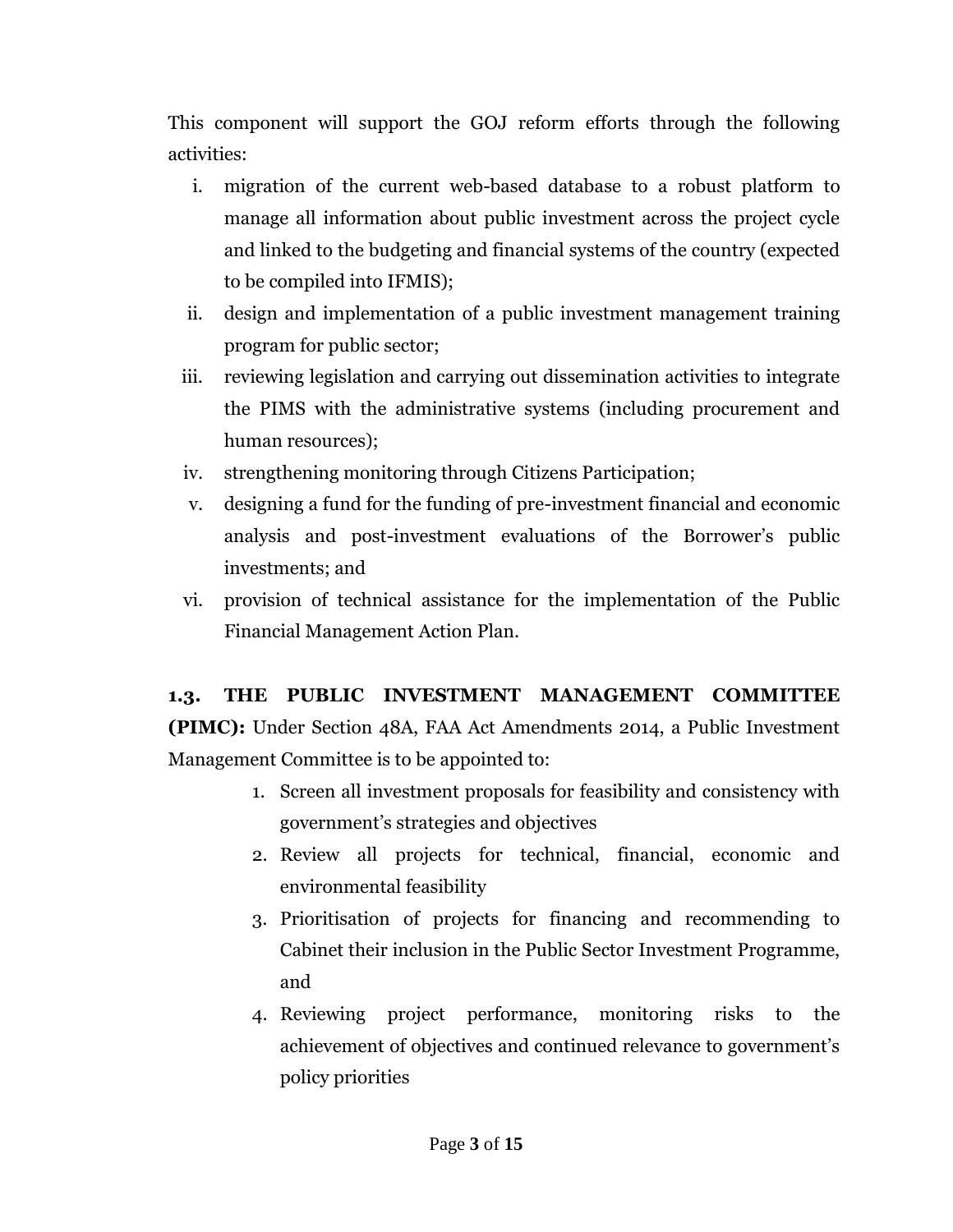**1.4. Public Investment Monitoring and Evaluation System:** This entails the systematic collection, analysis and use of project information to enable:

- ongoing review and monitoring of project during implementation, to ascertain financial and physical progress against performance objectives and a determination of whether projects are being executed effectively; and
- *ex post* assessments of impact and outcomes of investment projects and *ex ante* evaluations of projects to assess their achievement of outcomes and impacts.

**General features of the PIMC:** The main role of the Committee is to review/screen projects which are submitted for consideration for inclusion in the PSIP; review the recommendations of the PIMSEC concerning these projects and take a decision to approve, defer for further work or reject.

The two main functions of the PIMC in supporting this model are:

- **I.** *Project Approval* **this is to ensure that project concepts and proposals are** aligned with policy objectives and that submitted projects are technically, economically, and financially viable. Project approval is done in two phases
	- o *Phase one* Project concepts/ideas are assessed for alignment with policy positions as articulated in the PSIP Policy Paper, the Medium Term Social and economic Framework and the National Development Plan Vision 2030. It is after this approval that projects are approved to be fully designed.
	- o *Phase two* Project documents are appraised for financial and relevance approval, Funding agency for feasibility analysis, and submitted to Cabinet for final approval and inclusion in the PSIP.
- **II.** *Project Monitoring and Evaluation* covers the implementation and post implementation stages of the project cycle, and involves project progress and performance and financial reporting by executing agencies and analysis per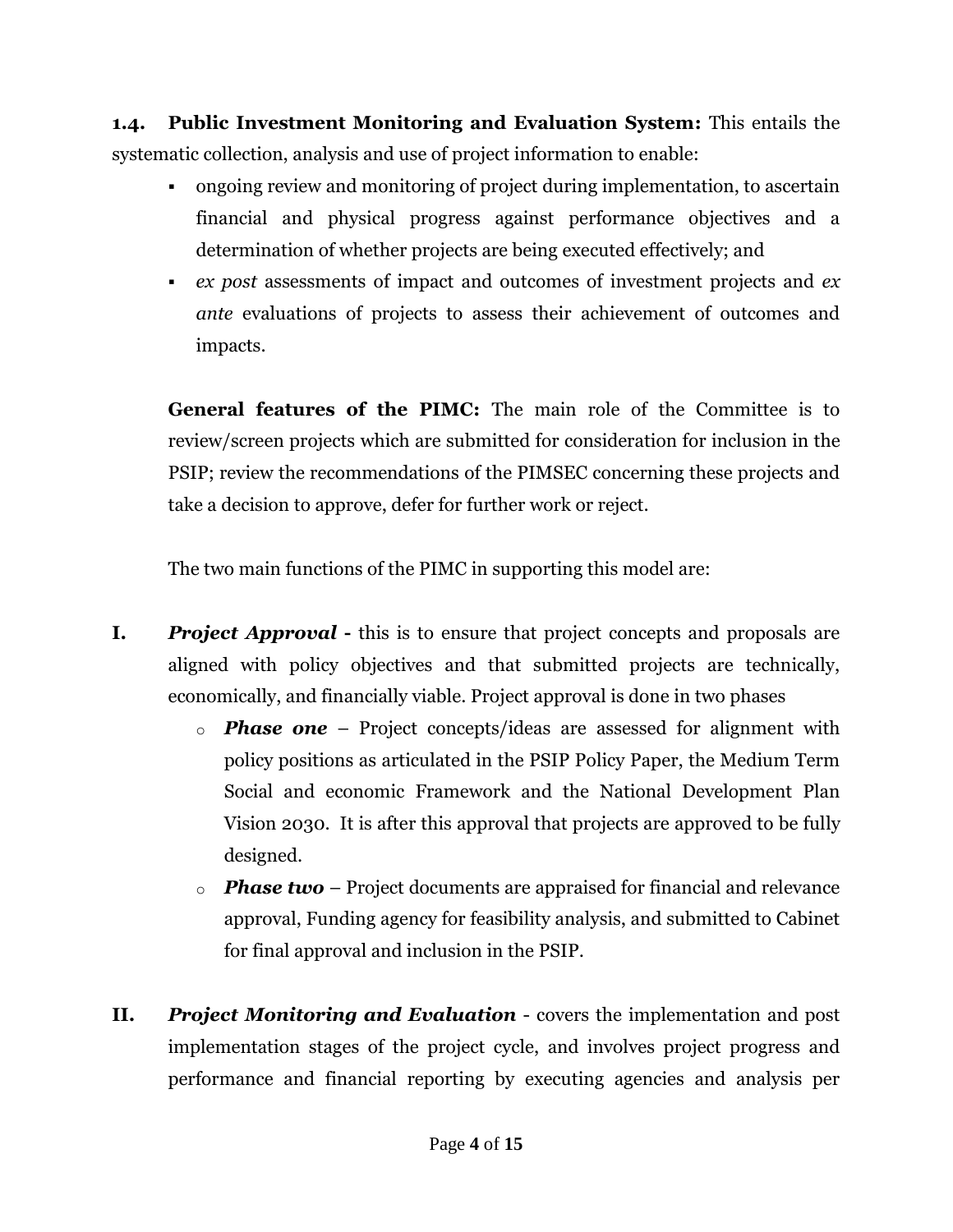project and overall portfolio. These reports are submitted to the PIMC through the PIMS Secretariat and are submitted to Cabinet on a quarterly basis or *ad hoc* reports may be generated through the Public Investment Management Information System (PIMIS).

**1.5. Inputs for PIMC Decision Making:** In order to undertake these roles functions the PIMC will be guided by information produced from the following sources:

- A. *VISION 2030 Jamaica* National Development Plan is the 'roadmap' for making "Jamaica, the place of choice to live, work, raise families and do business".
- B. *Growth Inducement Strategy* a strategic framework and a structured program of actions designed to achieve a quick turnaround in the economy and build a platform and momentum for medium-term growth. In essence, it captures the reality of the present moment which demands reorienting our economic policy towards a sharpened focus on enhancing growth as the necessary basis for realizing sustained improvements in the social well-being of citizens, consistent with the goals of Vision 2030 Jamaica.
- C.*PSIP Policy Paper:* This paper is developed by the Planning Institute of Jamaica to aid Cabinet's decision making on the PSIP and is presented each year to the Cabinet for discussion and approval, prior to its approval of the Estimates of Revenue and Expenditure for the succeeding financial year and includes:
	- **a.** A diagnosis of the PSIP Performance

**b.** An analysis of the prevailing socio-economic and environmental conditions

**c.** Recommendations for adjustments based on review of recent socioeconomic developments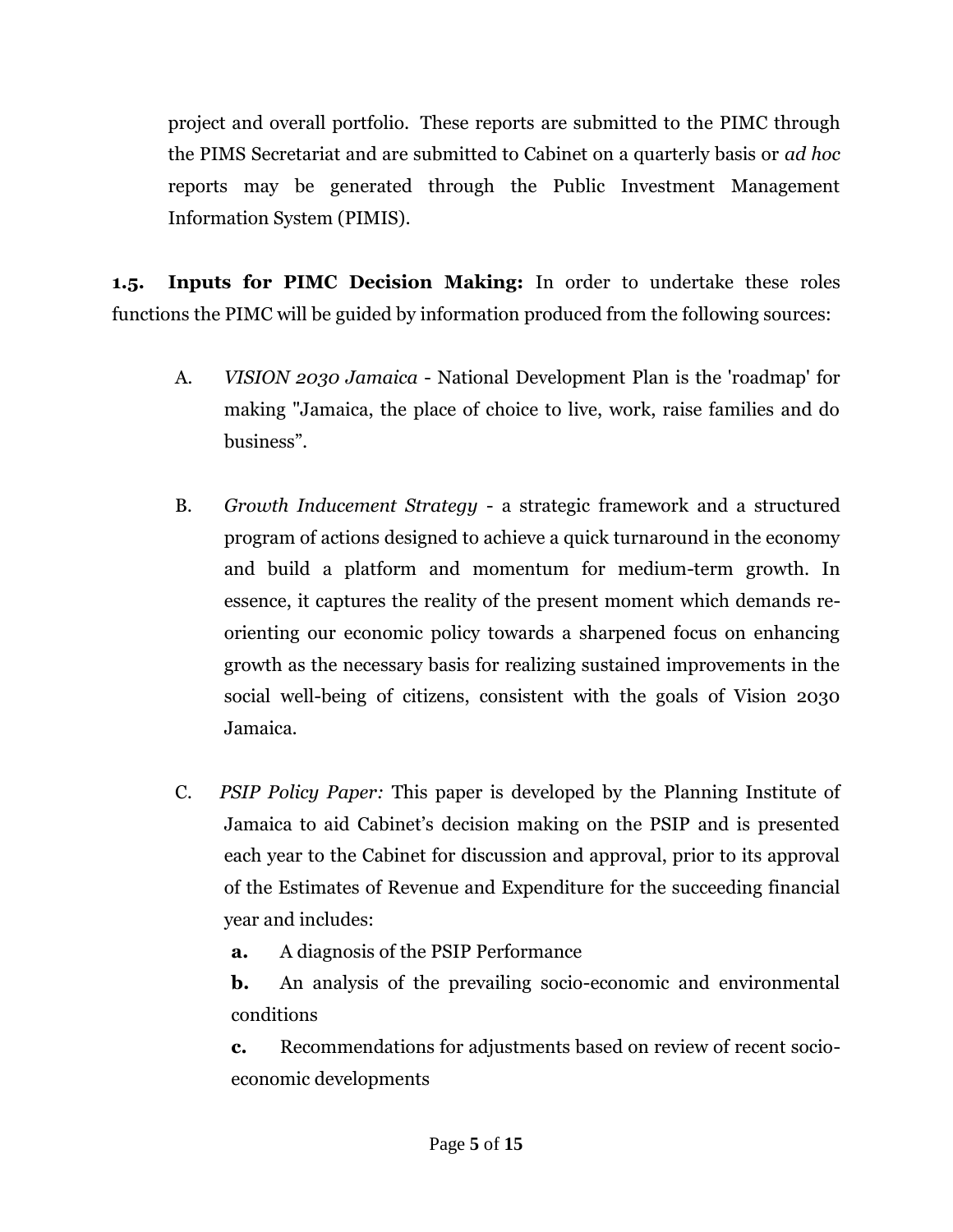**d.** A forecast of likely impact of the continuing PSIP on development indicators, and

**e.** Recommendation of prioritisation criteria for determining the size and composition of the PSIP

- D. *PIMS Guidelines:* This is a handbook of the rules, procedures, requirements and guidelines which shall be prescribed for the governance of all public investments (irrespective of source of funding and origin), in Ministries, departments, public bodies and public private partnership.
- E. *PIM Information System (PIMIS):* This is a web-enabled system that will serve as the repository of information on all public investments projects (central government, public bodies and public private partnerships), at the various stages of the project cycle (inclusive of concepts, feasibility, approval, implementation and evaluation) thereby allowing access for tracking of status and performance information on all projects as they move through the project cycle.

*1.6. PIMS Ecosystem:* The role and the responsibilities of the PIM Committee and the PIM Secretariat are laid out in the Fourth Schedule of the Financial Administration and Audit (Amendment) Act 2014 hereinafter referred to as 'the Act'.

The PIM Committee (PIMC) and the PIM Secretariat (PIMSEC) have both been given central roles in the new PIM system. The establishment of these bodies and clarity about their roles and responsibilities is all the more critical since they exist currently in name only through the Act.

 *PIM Committee -* It is intended that PIMC will be the principle authority on PIMS in Jamaica and as such will be a key adviser to the Cabinet in terms of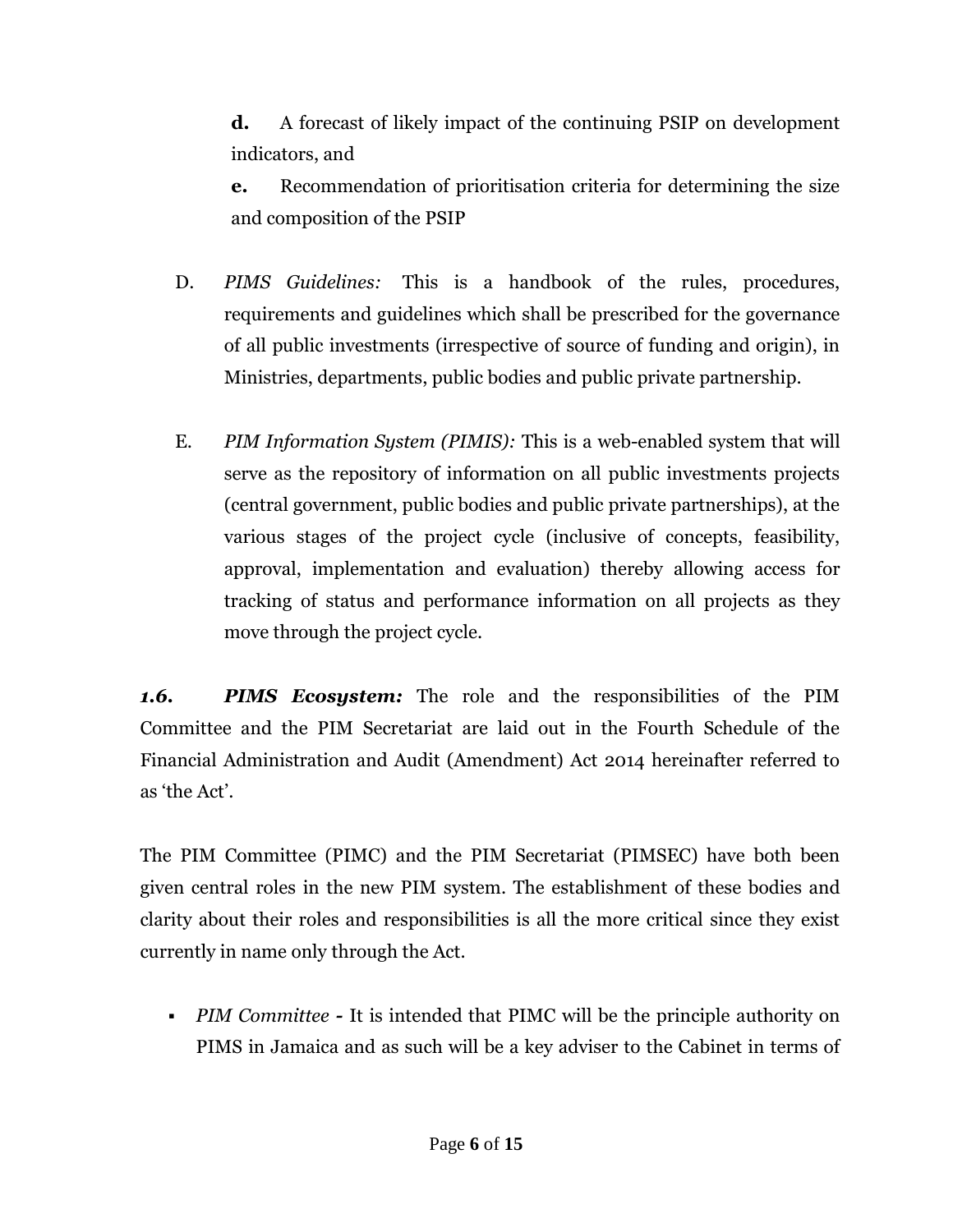their executive decision making regarding the PSIP, in terms of which projects are included and which ones are not.

- *PIMSEC* directly supports the work of PIMC and as such has a pivotal role in the whole system. It is PIMSEC that is the 'Gatekeeper' of the entire system. Its primary objective is to provide focus, co-ordination and direction to the PIM system and in doing so, improve the quality of the projects that are approved for funding whilst at the same time weeding out unsuitable or unaffordable projects early before they can waste the country's limited resources. Like PIMC, it has no executive powers, only an advisory role; therefore, it can only be sustainable if it achieves credibility and respect. This will happen if its decisions, based objectively on policy and supporting data, are in the main accepted by PIMC and, subsequently, the Cabinet.
- Whilst all project proposals have to pass through the PIMSEC to stand any chance of approval and funding, the PIMSEC reports to the PIMC with its technical recommendations. The PIMC in turn reports to and makes recommendations to the Cabinet, which legally has executive authority on the PSIP. Under the revised legislation, Projects cannot enter the PSIP without Cabinet approval, and therefore, without being submitted for approval through PIMSEC.

# **2.0. INTRODUCTION:**

PIMSEC is a creature of statute as conferred under the FAA Act, 2014 with a parallel amendment under the PBMA Act, 2015, giving recognition to the regulations surrounding the GOJ's FMS. These revisions enabled a screening and approval process that allows for the standardization of the treatment of public investments with respect to the entire project cycle. The revised FAA Act identifies three important characteristics of a public investment which are:

non-recurrent expenditure on goods, works and services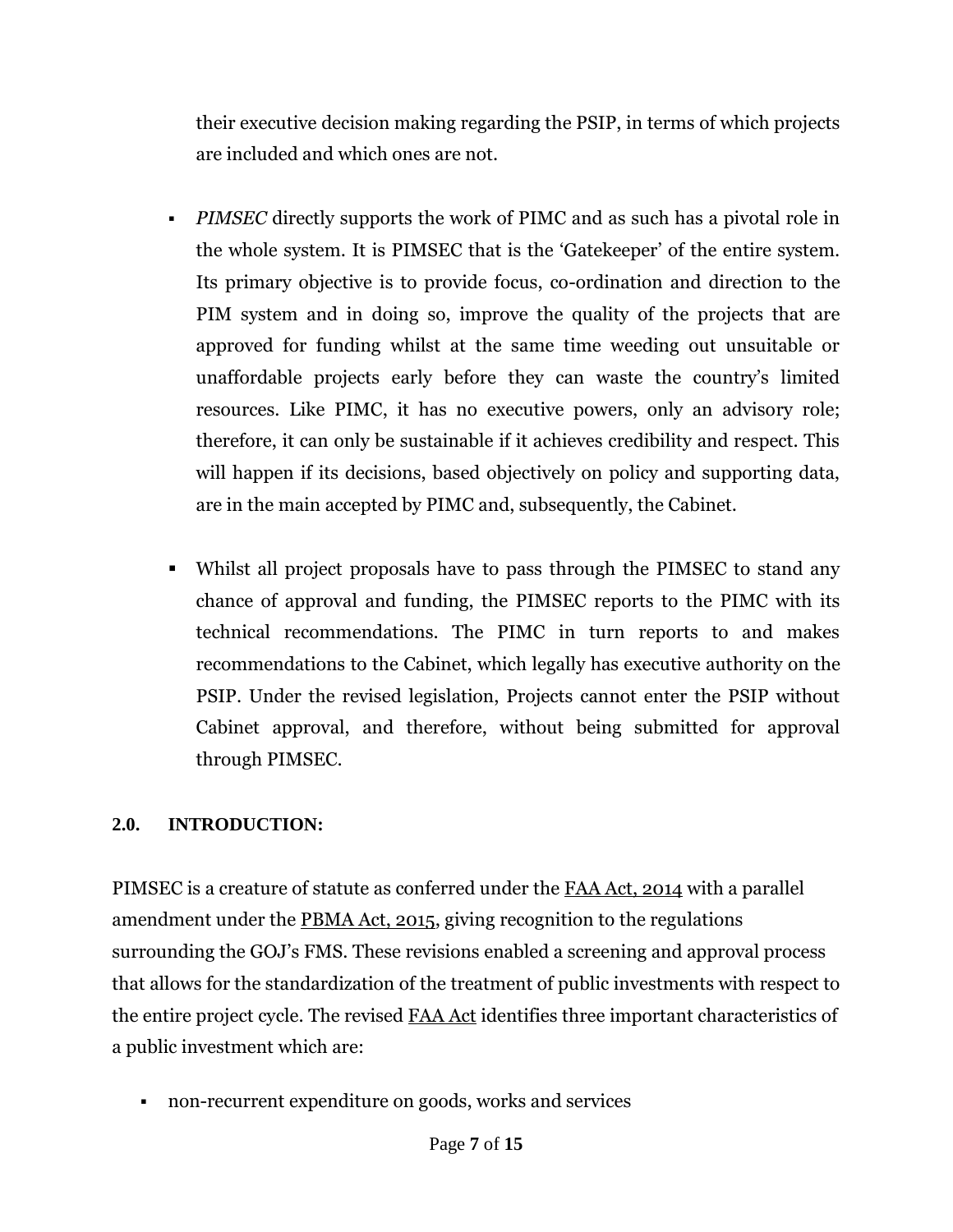- carried out by any public entity within the specified public sector on its own, or by one or more public entities in conjunction with one or more non-public entities through public private partnerships or any other approved modality under the PIMS Guidelines.
- aimed at accumulating new physical or intangible assets or enhancing human resource capacities, or improving or rehabilitating existing physical or intangible assets or human resource capacities, to achieve development objectives.

In standardizing the treatment of public investments, the GOJ aims to:

- streamline the preparation, appraisal, approval and management of all Government projects in Jamaica, regardless of the source of funding, the type of procurement or implementation method used.
- ensure that the Government receives value for money, and over time, sustained economic growth and development from each project that is implemented.
- promote growth and development and encourage capital formation for future investment.
- maximize efficiency of public investment through better project selection and management of investment expenditure.
- improve the quality of social and economic infrastructure in the country.

This gives PIMSEC an important role in Jamaica's financial management system. PIMSEC plays a support role to PIMC which could be regarded as the 'gatekeeper' of the PIMS; PIMSEC is intended to provide focus, coordination and administration, at the entry level, for prospective public investments under the PIMS so as to bring about beneficial improvements in how public investment in Jamaica is undertaken, and assist in realising the expected outcomes of the PIMS. These are:

- a. increased capital formation for future investment, improved growth, and development.
- b. enhanced efficiency in public investment.
- c. results-based project selection and management of investment expenditure.
- d. improved quality of social and economic infrastructure in the country.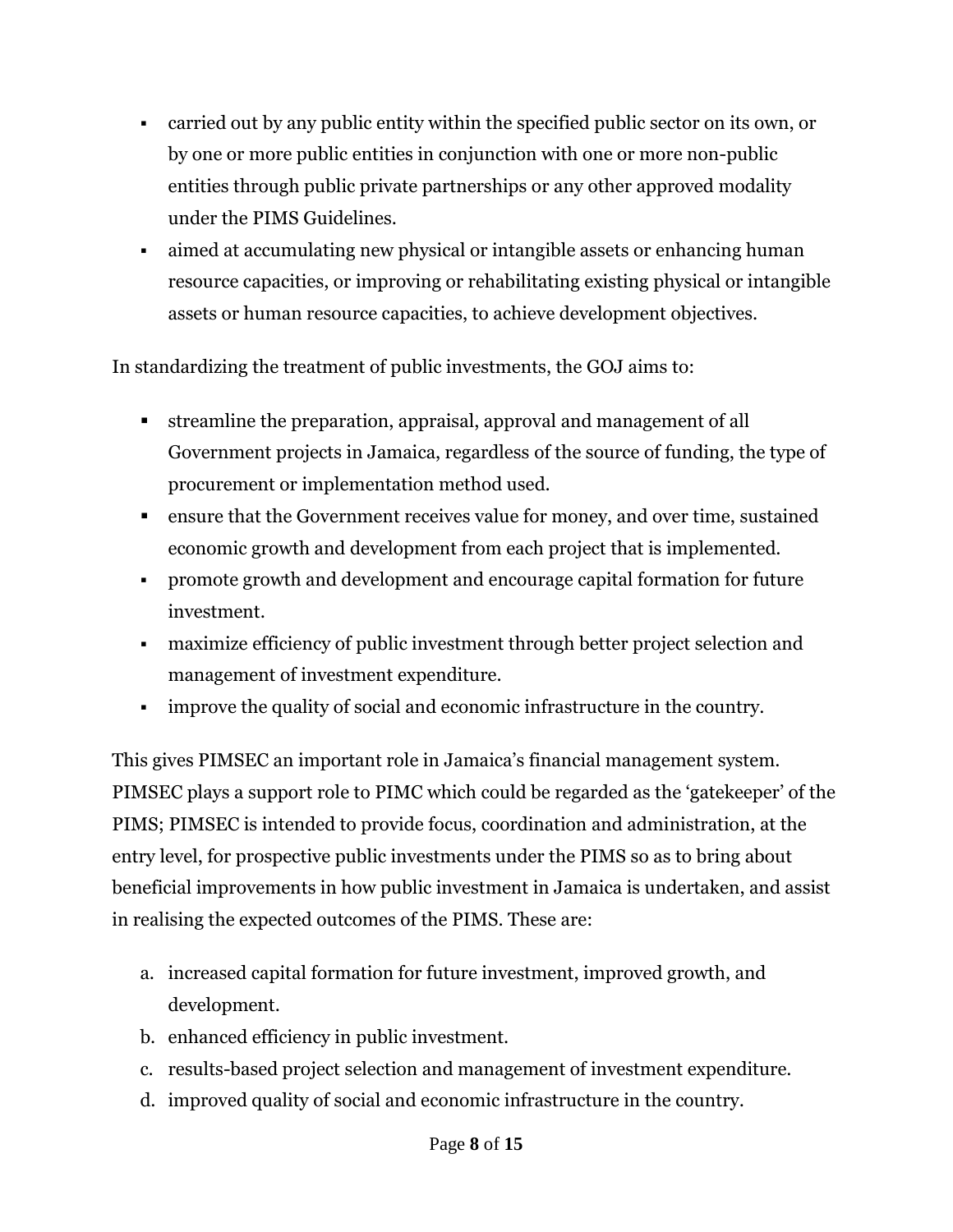e. having a sound and transparent prioritization process for public investments, to maximize the financial, economic, environmental and social benefits of infrastructure investments, but also to attract additional financing, including from the private sector.

The functions of PIMSEC therefore are inherently aligned to the functions of the Ministry of Finance, impacting the Financial Management System (FMS) through the entry of public investments in the Public Sector Investment Programme (PSIP) and ultimately the annual budget. For this reason, the institutionalization of PIMSEC will allow for continued transparency and accountability under GOJ's FMS in a way that is sustainable, providing as it were, an established/entrenched personality for the entity within the MOF&PS. For that function to be sustained in the long term, the operational arm of PIMC should not continue to be projectized given that the project under which it currently operates [SPSTP], is scheduled to end by early January 2020. The decision was therefore taken to institutionalise PIMSEC's functions within the MOF&PS. It is not envisaged that there will be any significant change in PIMSEC's purpose once institutionalised within the MOF&PS, it will undertake the assessments of project proposals, which are deemed to be public investments, presented for screening and appraisal; it will also provide technical support and advice to the PIMC to facilitate its decision making, as defined by legislation*.*

The Technical Assistant is being engaged under contract to provide support to the head of PIMSEC, an entity that will be in transition to be incorporated into the civil service under the ministry of Finance & the Public Service. To this extent therefore, the assignment will be time-bound and tenure once institutionalised is not guaranteed.

# **3.0. OBJECTIVES OF THE ASSIGNMENT:**

It is intended that the Technical Assistant will provide support to the head of PIMSEC so as to enable the efficient operations of the entity in respect of its secretariat services to PIMC, in relation to the implementation of the PIMS. The period of the assignment may coincide with the transitioning of the unit into the MOF&PS and as such the Consultant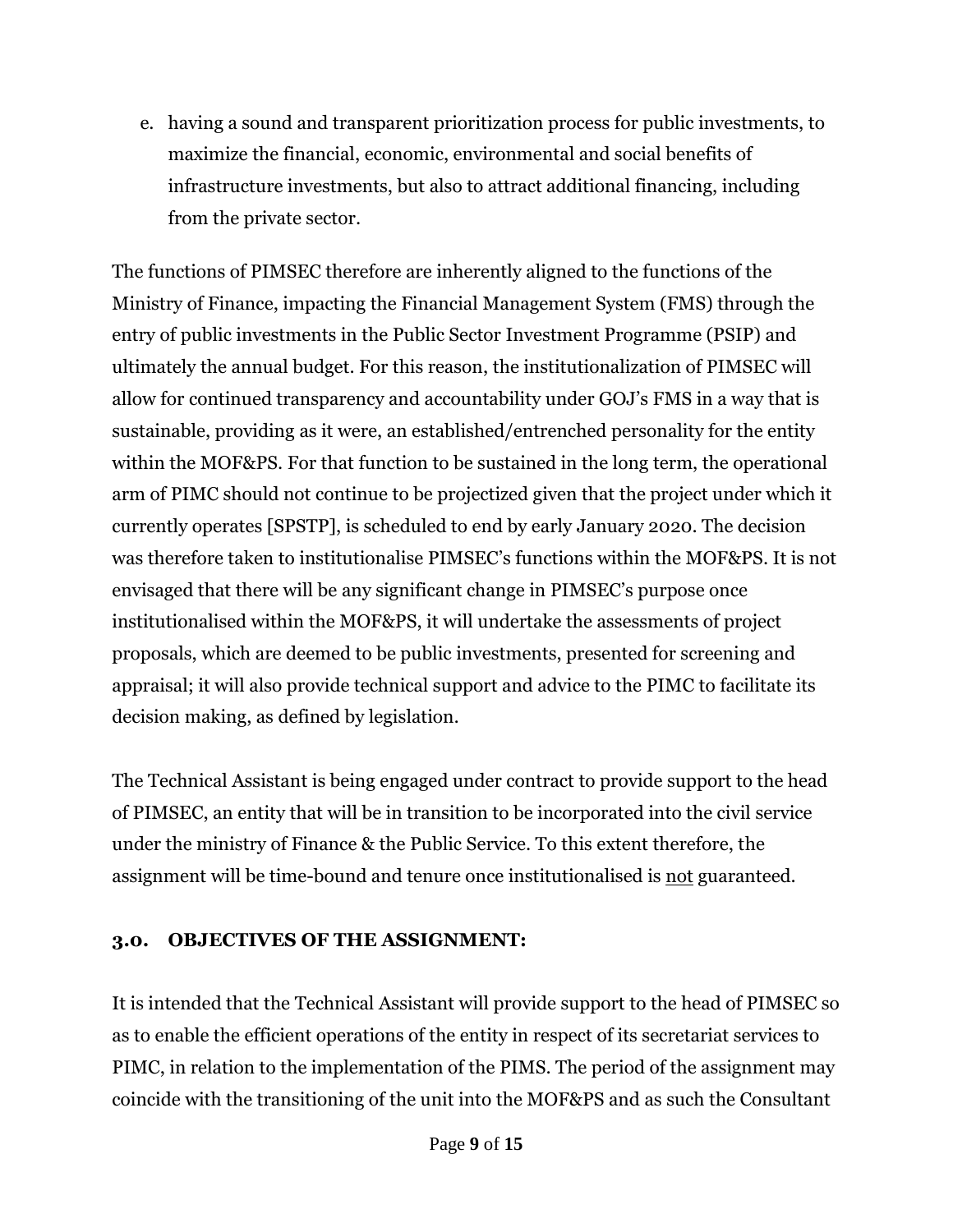will be required to facilitate, in line with the duties herein ascribed, the demands emanating from the transitioning process.

**4.0. SCOPE OF WORKS:** Specifically, the Technical Assistant shall execute the following functions as detailed below:

- i. Provides a high level of coordination and organizational support to the Team leader;
- ii. Visits MDAs as directed by the Team Lead to collect data or validate submissions;
- iii. Manages the logistics of and coordinating content development/agenda for meetings, sensitization sessions, and other PIMSEC events in collaboration with the Programme Associate;
- iv. Manages communication with MDAs and other stakeholders of the PIMS, to ensure timely organization and facilitation of activities relating to PIMSEC's functions;
- v. Designs and develops databases catalogue to support PIMSEC's activities and records;
- vi. Follows up with Project and Evaluation Analysts on submission of monthly reports;
- vii. Reviews letters before sign-off by the Team Leader and dispatch by the Programme Associate;
- viii. Assists the Team Leader in coordination and monitoring of work assignments and case load management;
	- ix. Assists with other administrative functions as directed by the Team Leader;
	- x. Manages the communication [in-coming & out-going calls] and schedules appointments for the Team Leader in support of the effective execution of the functions of that office;
- xi. Conducts research and collect and collates information in preparing special and routine reports which are mandated outputs of the Team Leader's Office;
- xii. Prioritizes and follows-up on issues and concerns addressed to the Team Leader and refers and/or responds as deemed appropriate;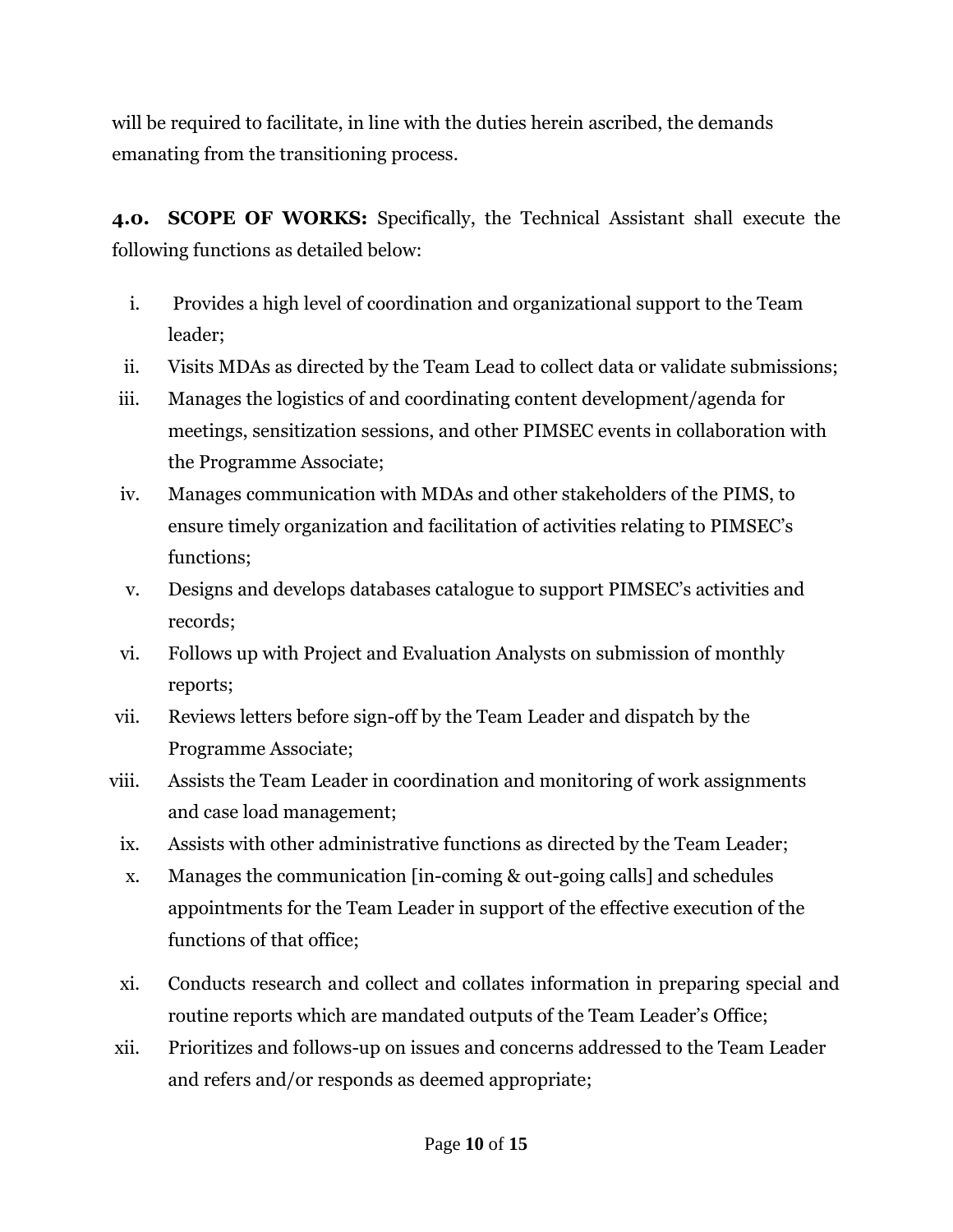- xiii. Functions as a liaison for effective communication between the Team Leader's Office and key internal and external stakeholders in a manner that serves to maintain credibility and trust and foster teamwork;
- xiv. Maintains general knowledge of PIMS systems, policies, procedures and practices so as to be able to respond appropriately to enquiries, complaints or issues;
- xv. Prepares monthly status/activity reports relevant to the assignment including issues encountered, action taken and work programme planned for the next month.

# **5.0. METHODOLOGY:**

The Consultant is expected to perform the services required in accordance with the highest professional standards and international best practices, bearing in mind the objective of the assignment, the desired outputs of the Secretariat. The Technical assistant is expected to work collaboratively with the consultants engaged to PIMSEC in providing support to the head of PIMSEC so as to contribute to a harmonious working environment. The Consultant shall interact with the various stakeholders of the PIMS so as to engender trust and respect and uphold the credibility of the entity in executing the duties under the assignment.

# **6.0. INTERNAL AND EXTERNAL CONTACTS:**

# **Contacts Internal to the organisation:**

| <b>Executive Director/head PIMSEC</b> | Re request for and provision of information; and<br>arrangements for meetings, conferences, events<br>travel, etc. |
|---------------------------------------|--------------------------------------------------------------------------------------------------------------------|
| Project Analyst & M&E staff           | Re request for and provision of project relation<br>information; and submission of reports                         |
| Procurement staff, SPSTP              | Re procurement of goods and services                                                                               |
| Programme Associate                   | Direction and work assignment, reporting                                                                           |
| <b>SPSTP</b> Accounting staff         | Re processing and payment for goods and services                                                                   |
| Support staff                         | Re documentation and training/sensitization matters                                                                |

#### **Contacts external to the organisation required for the achievement of the position objectives:**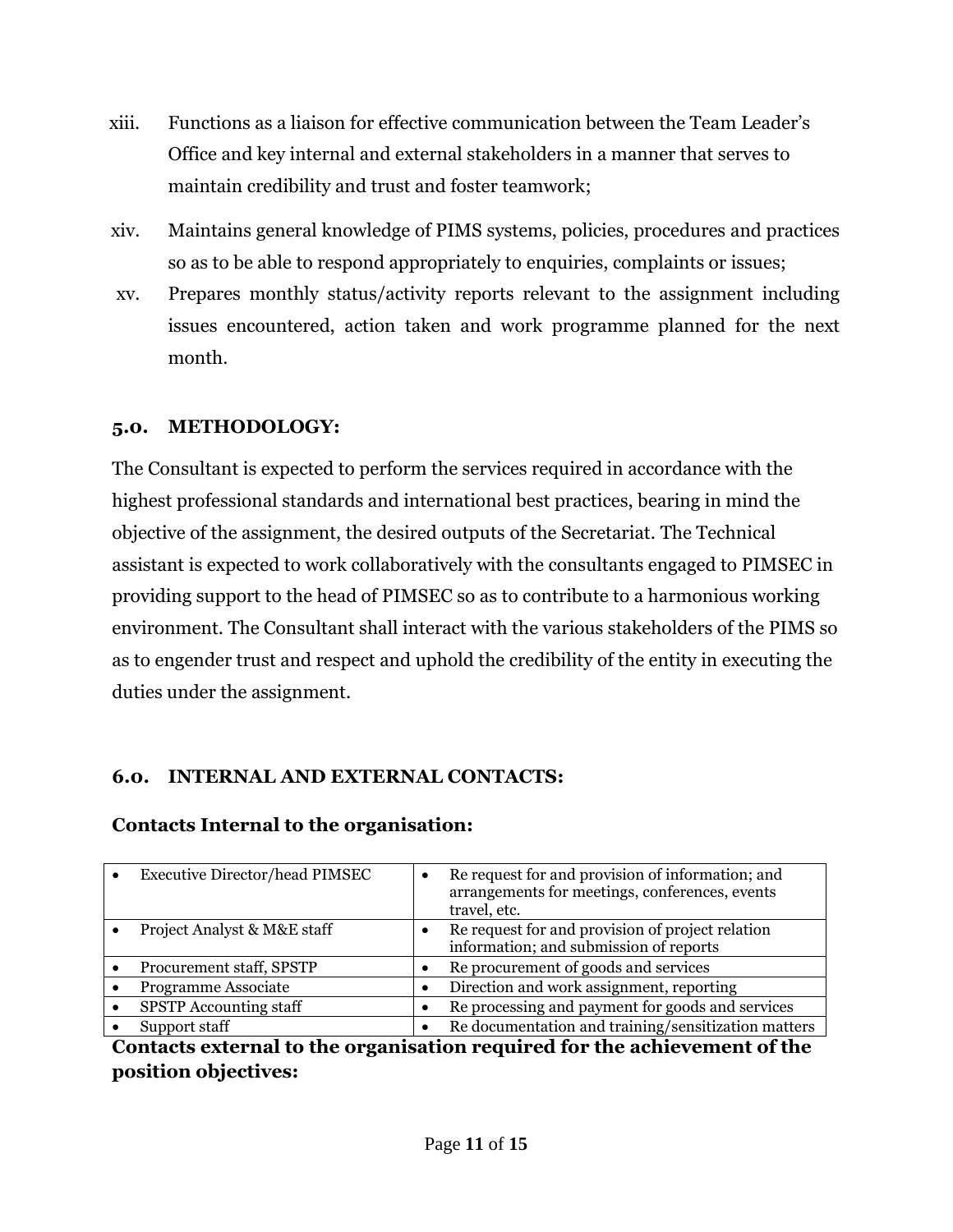| <b>Contact (Title)</b>      |           | <b>Purpose of Communication</b>                                                           |
|-----------------------------|-----------|-------------------------------------------------------------------------------------------|
| MDAs, IDPs                  | $\bullet$ | Re project related matters; re arrangements for<br>meetings, conferences, events, etc.    |
| <b>GOJ</b> Agencies         |           | Re request/provision of information; arrangements<br>for meetings, conferences and events |
| Goods and service providers |           | Re provision of goods and services and related<br>payments                                |

#### **7.0. DELIVERABLES:**

The deliverables under this engagement are to be presented in keeping with the highest professional standards and as specified in the table below. All documents submitted must conform to the following minimum standards:

- a) should use language appropriate for a non-technical audience;
- b) should be comprehensive, properly formatted and well presented;
- c) should be developed through a consultative process, ensuring feedback from key stakeholders.

| 7.1. |  | The key deliverables under this engagement are as specified in the table below: |
|------|--|---------------------------------------------------------------------------------|
|      |  |                                                                                 |

| <b>Key Deliverables</b>                                                                                                                                                                                                                                                          | <b>Expected Outputs/Performance Standards</b>                                                                                                                       |
|----------------------------------------------------------------------------------------------------------------------------------------------------------------------------------------------------------------------------------------------------------------------------------|---------------------------------------------------------------------------------------------------------------------------------------------------------------------|
| <i>Logistic Support: Reports,</i>                                                                                                                                                                                                                                                | delivered in keeping with professional<br>Service                                                                                                                   |
| schedules maintained, meetings                                                                                                                                                                                                                                                   | standards required and as detailed at Section 4 of the                                                                                                              |
| arranged, communications                                                                                                                                                                                                                                                         | SOW - items i, iii, iv, xii, xv.                                                                                                                                    |
| followed up etc.                                                                                                                                                                                                                                                                 |                                                                                                                                                                     |
| <b>Technical Support:</b> Visits to<br>MDAs as required done, database<br>catalogue developed and<br>maintained, issues identified and<br>resolved or referred, undertake<br>research for report preparation.                                                                    | Service<br>keeping<br>with professional<br>delivered in<br>standards required and as detailed at Section 4 of the<br>SOW items – ii, v, vi, vii, xi, xiii, xiv, xv. |
| Administrative Support:<br>Prepares and or reviews outgoing<br>letters for Supervisor's sign-off,<br>manages Supervisor's incoming &<br>outgoing call log, support<br>administrative functions related to<br>the office of the Executive<br>Director/Head PIMSEC as<br>required. | Service<br>with professional<br>keeping<br>delivered in<br>standards required and as detailed at Section 4 of the<br>SOW items $-$ i, iii, iv, vi, viii, ix.        |
| <b>Reporting:</b> Prepares monthly                                                                                                                                                                                                                                               | Service<br>with<br>delivered<br>professional<br>keeping<br>in                                                                                                       |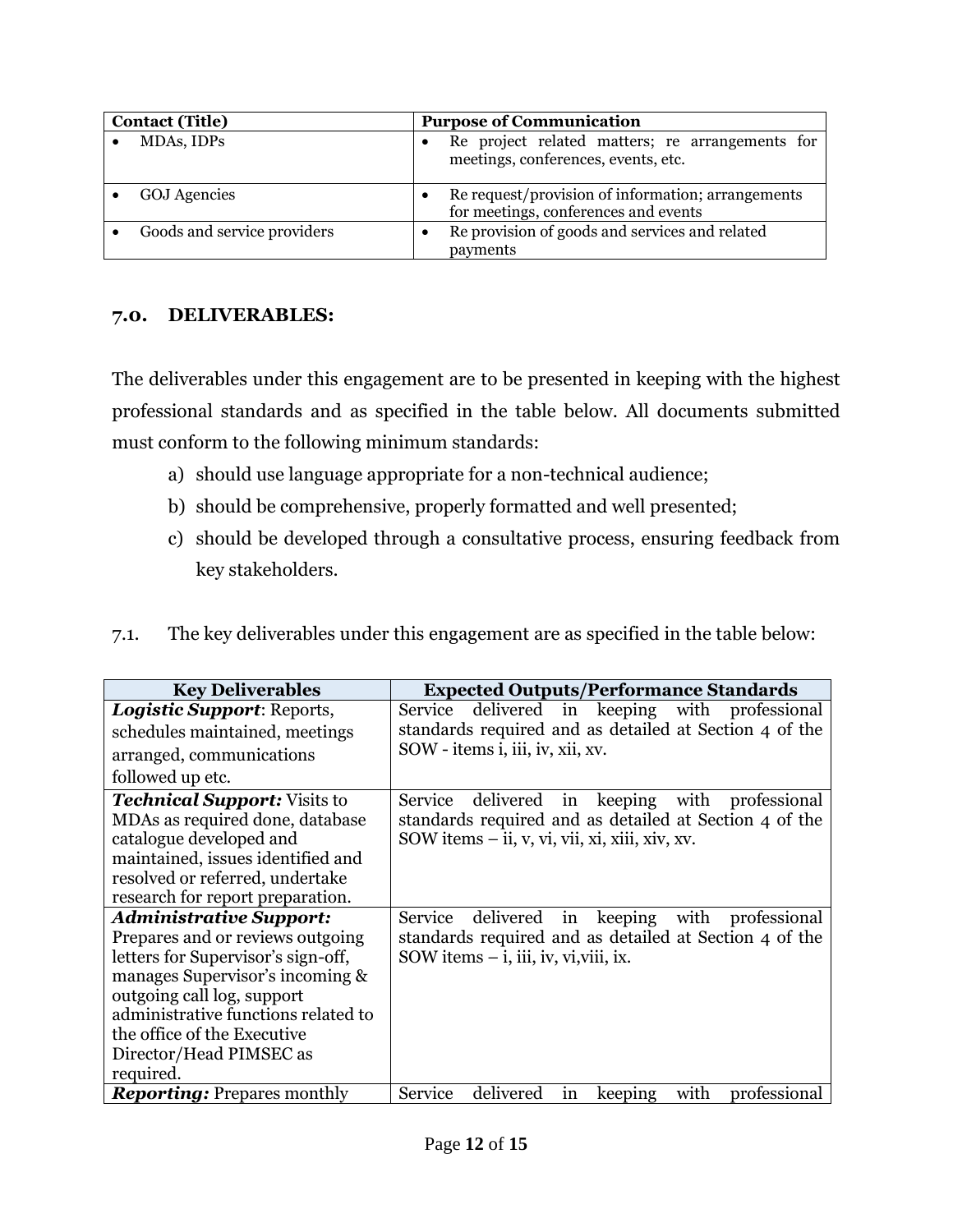| <b>Key Deliverables</b>                                              | <b>Expected Outputs/Performance Standards</b>                                |
|----------------------------------------------------------------------|------------------------------------------------------------------------------|
| status reports, support the ED in<br>preparation of special reports, | standards required and as detailed at Section 4 of the<br>SOW items $- xy$ . |
| presentations etc.                                                   |                                                                              |

#### *7.2. Sign-off" Procedure*

The Consultant, will report directly to the Executive Director/Head of PIMSEC. The ED will review and recommend acceptance on all deliverables produced, under these Terms of Reference. Monthly reports, special reports & minutes prepared will be reviewed by the ED, for quality assurance before dissemination and or submission to the Technical Coordinator, Component 1, for sign off for monthly payment.

#### 7.3 *Variations*

All proposed changes to the deliverables must be discussed with the Project Manager SPSTP and recommended by the Technical Coordinator Component 1, on the advice of the Executive Director, PIMSEC and as guided by the Procurement & Administrative Manager, SPSTP. Revisions to the TOR may be accommodated through mutual discussion and agreement with the parties within the SPSTP as detailed above.

#### **8.0. CHARACTERISTICS OF THE CONSULTANCY**

| Level of Effort            | Full time level of effort, 8 hours per day $-20$ |
|----------------------------|--------------------------------------------------|
|                            | days per month                                   |
| Duration of Contract       | 12 months in the first instance                  |
| Location                   | Kingston, Jamaica at offices provided by the     |
|                            | MOF&PS                                           |
| <b>Type of Consultancy</b> | Individual                                       |
| <b>Type of Contract</b>    | Lump sum                                         |

#### **9.0. SPECIFIC CONDITIONS ASSOCIATED WITH THE ASSIGNMENT:**

Work is performed in normal office conditions; the Consultant may however be required to work beyond and outside normal working hours in meeting deadlines or in providing support services at meetings and other events. Information and materials accessed in the course of fulfilling the requirements of the assignment are to be kept confidential and may not be used for any other purpose outside of this assignment unless specifically approved in writing by the Financial secretary MOF&PS.